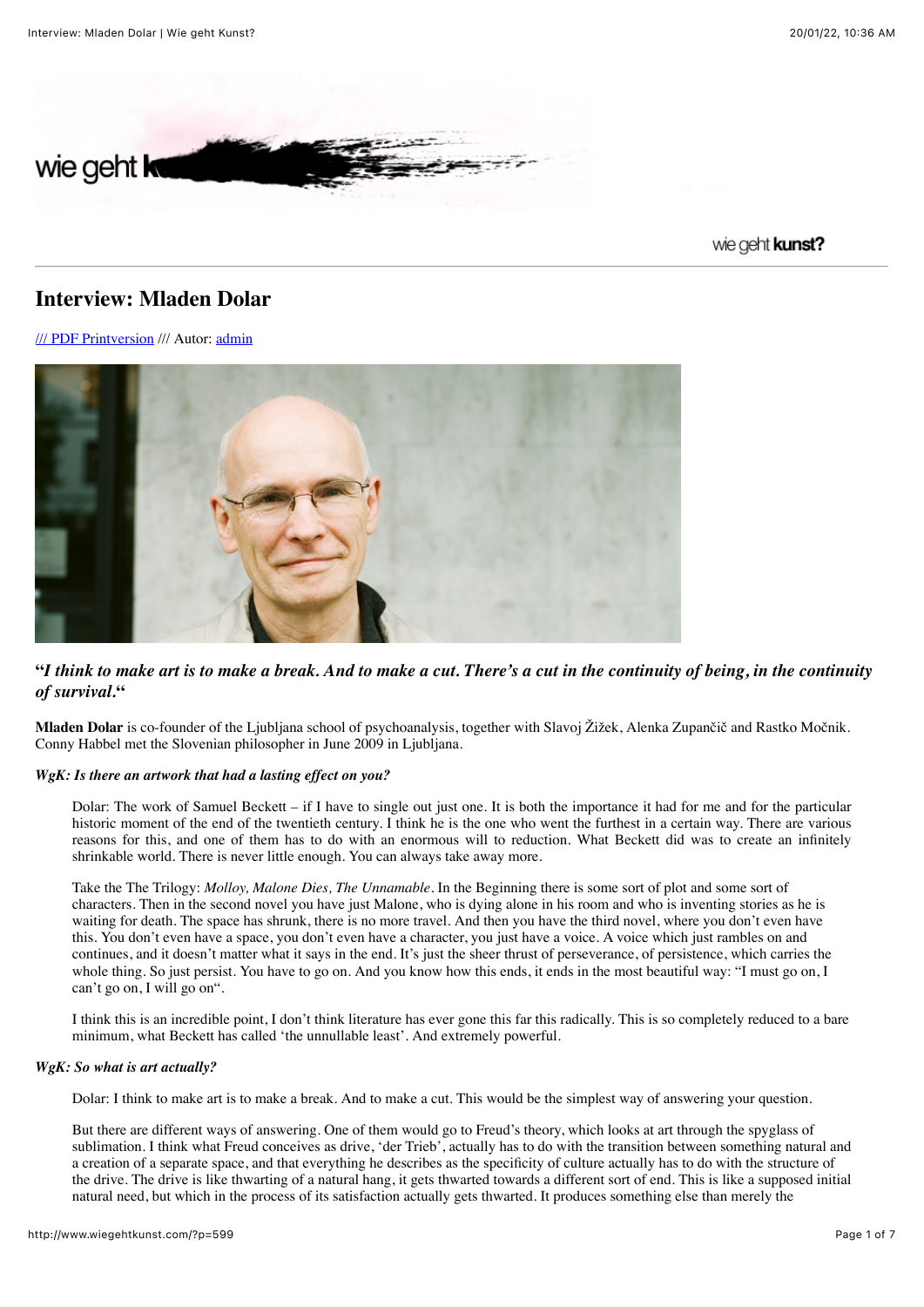satisfaction of a natural need. If you look at the way Freud describes culture in *Unbehagen in der Kultur*, he defines culture with a list of features.

The first on the list would be the question of tools. We're getting more and more tools in order to be the masters of nature, so that we can do all the magic things, we can look at far away distances through the telescope, we can see the invisible in the microscope, we can talk through distance with the telephone, we can do absolutely magical things. And Freud uses the wonderful word, he says: "Der Mensch ist ein Prothesengott". So he's a god with prostheses. You just need some prostheses to be a god. So you have these extensions of the body. And what actually the drive to master nature produces at the same time – something more than the simple mastering of nature – it produces prostheses, a sort of 'in between space', a space which elongates your body, prolongs your body into the world. The eerie space between the inner and the outer is libidinally invested. And, to cut it short, this is also the area where culture comes in.

#### *WgK: Do you have any idea of what* **good** *art is? Which art do you regard as* **good***?*

Dolar: Well, this is not a subjective question. There is a strong tendency to reduce art to the question of taste. And the question of taste is kind of dangerous because it always goes down to the question of narcissism. There is something profoundly narcissistic in the judgement of preference. 'I prefer this, I am a connoisseur, I prefer the late Beethoven quartets against symphonies.' The difference which means difference as such and which means that you are distinguished and that you can distinguish yourself from the common lot of people by being the man of refined taste, to see all these differences that the others don't see.

I have this conception of art, which is that art has to do with universality and infinity. It introduces something into the continuity of being, into the continuity of our survival. A break. Which is a universal break. A break to universality. It can speak universally. What is important in art is not a question whether it is an expression of a certain individual or whether it is an expression of a certain ethnic group or nation or of a certain age.

I think that the break is such that it makes the universal out of particularities.

But the problem is how to do this with the subjective means at your disposal, within the nation to which you belong, or language, or culture, within a particular type of civilization, within this historic moment – which are all very finite and singular things. How to produce universality and infinity out of this? And this I think is the moment of art. This is not a production of spirit, this is a material production of the break. I like very much this saying, which is on t-shirts like: "Art is a dirty job, but somebody's got to do it". You have to get your hands dirty. This is a very material thing. You produce the idea with the material, with the matter. Art has always worked with the sensual. If one tries to get immediately to universality or the infinity of a beyond, an idea, the sublime or whatever – this is, I think, a big mistake. You cannot do this. You just have to produce it the hard way. But it depends on being able to produce a break.

And this sets the standard by which it can be judged. I don't think it can be judged on the basis of taste, it's not just a question of whether I like it or not. It has the power to produce universality. It creates a potential virtual audience which goes far beyond this audience here. And I think the awareness that it goes beyond this, beyond my particular taste and reaction, is what makes good art.

## *WgK: Is art a benefit for society? Why does there have to be someone who does this dirty job?*

Dolar: Well, I think that in the question with which I started, the question of drawing a line, making a cut in the continuity of our animal or social being, of our finite being, that this is what defines humanity. I'm not saying that art is the only way to do this. I think thought is something which does this also, it breaks with the conditions of its own production. This is the practice of philosophy. I think philosophy, similarly, but also very differently, makes a conceptual break in the continuity of particular received ways of thinking.

We have the definition of man as *homo sapiens*, the *thinking animal*, but the trouble is that thought is very rare. It's not that men think all the time, it happens very rarely. There are very few occasions when thought happens and when it does, it seriously changes the very parameters of the ways we conceive the world, ourselves, whatever. There's a handful of thinkers. This is a strange thing in the history of philosophy, there's only a handful of thinkers with which we have to deal continually. But I don't think – this is important – that thought is some sort of prerogative of philosophy, that philosophers are very special because they have this specialisation in thought. I don't think that at all. I think thought can happen anywhere. In silence and...

#### *WgK: Does it also happen in art?*

Dolar: Oh yes. It does most definitely. It has a different way and the question of art working with the sensual, with sensuous material means is very important, this is a materialised thought. It's the thought which works within the matter and shapes the matter. It is attached to matter, and matter thinks in art. This is very important, the materiality of thought. I think thought actually happens in a number of areas of human endeavour. And art is one of the most reflected.

#### *WgK: Which are the others?*

Dolar: Do you know the work of Alain Badiou? He has made a list of four truth procedures, four areas where truth emerges.

These are: Science, and above all the completely constructed science like mathematics. It doesn't refer to anything in the world, it just creates its own entities, pure entities. Then: Poetry and art as such. Then politics. Politics not of opinions but politics of truth. There's an opposition between the two. Democracy basically is a democracy of opinions. Anybody is free to hold any kind of opinion and then you count the votes. This is not a politics of truth. There is a sort of truth at stake in politics which has to do with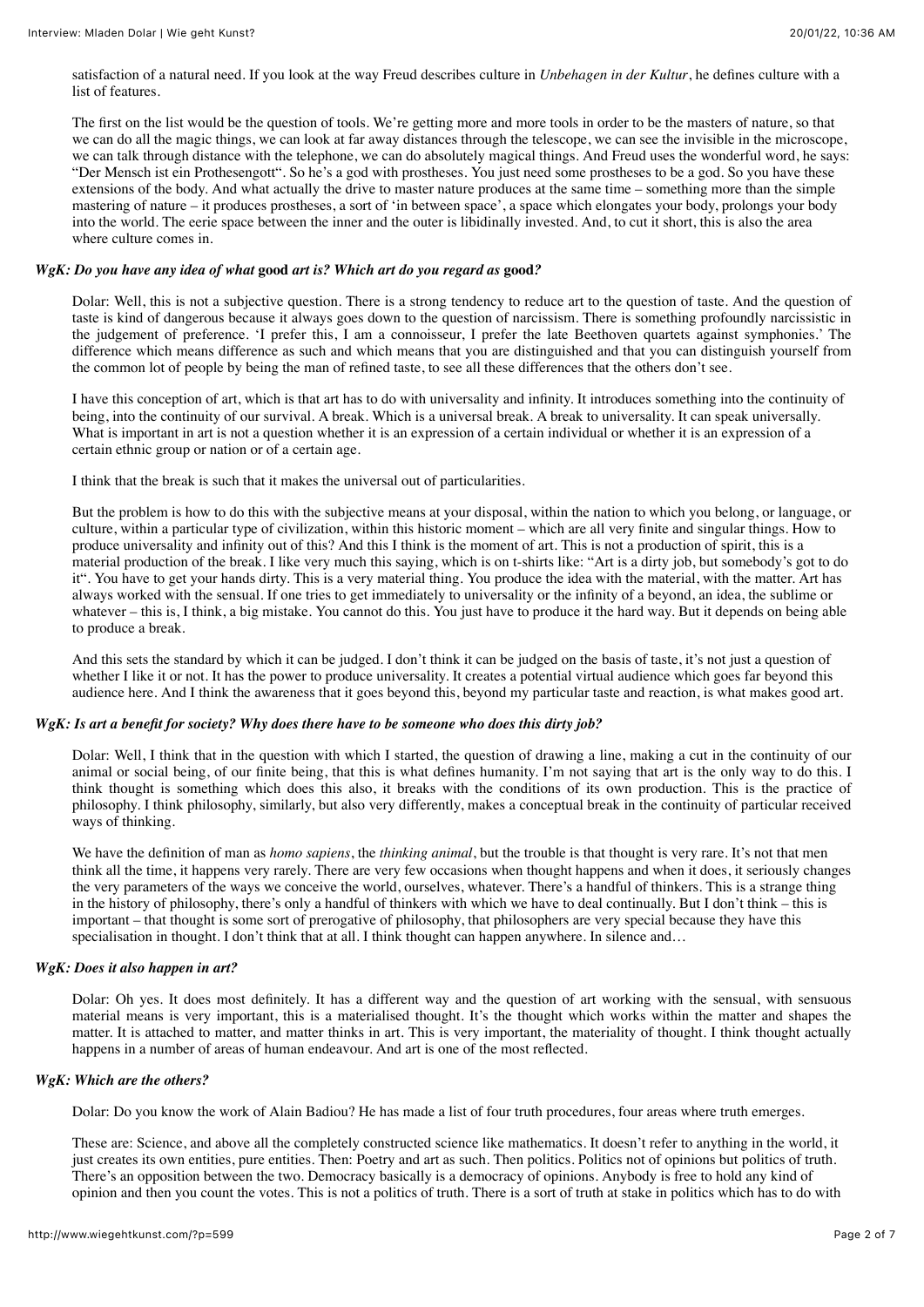justice and equality, it has to do with an idea. And then there is the question of love, which is the emergence of a truth event. A subjective truth event.

Badiou lists the four areas as the areas in which this break happens. I am not sure that this list is the best, exhaustive or conclusive. Maybe this list is too neat in some way. I think things are messier in life. In many everyday situations, even trivial ones, there may be a sudden and unexpected break, people show an inventive creativity and do something very unexpected, and actually change the parameters of the situation and their own lives and the lives of others. I would leave this field open.

#### *WgK: I just had this spontaneous thought if humour might be one of those areas too?*

Dolar: Well, you have an old suggestion which goes back to Aristotle, that the man is a *laughing animal*. You have various proposals for the definitions of man, one is the *thinking animal*, another one is the *tool-making animal*, which goes back to Benjamin Franklin. Marx takes this up that one can define the man through the tool which conditions his capacity for work. And then you have Aristotle's suggestion: Man is a *laughing animal*. The only animal that can laugh – laugh at what? To laugh, precisely, at being able to produce a certain break. The break in meaning, in the very parameters of making sense. One way of describing this could be where I started – to make a break, to make a cut – which is also to make a break in meaning in order to produce sense, if I may use this Deleuzian opposition between meaning and sense. And sense is the sort of unexpected thing which emerges. In order to produce this you have to cut down the usual expectation of meaning. The very horizon of meaning in which you move, in which you live your life. And this is the capacity of art.

As far as humour is concerned, I would just point out that there's a question of humour and there's a question of 'Witz'. Freud has written a book on 'Witz' and a different paper on *humour* and he says that those things are absolutely not to be confused. Additionally there's a question of *comedy* and there's a question of *irony*. So we have four different things which are not the same. We may laugh as a result, but there is laughter and laughter. Laughter itself does not have to be subversive. It can also be very conservative.

#### *WgK: Who becomes an artist? What is it that makes people become artists?*

Dolar: I don't think there's a rule. There is the capacity, well, the break-making capacity. The way that we relate to ourselves is always conditioned by a break, there is a question of redoubling. Culture is always a question of redoubling: it redoubles the 'normal' life. It reflects it into something else, but redoubling is always already there.

#### *WgK: But still there are some people who don't become artists or intellectuals.*

Dolar: No, no, of course. I think the capacity is there, and it is a capacity which defines humanity and subjectivity. And… how the hell do you become an artist? What particular things have to come together? I think what makes the greatness of art is precisely its singularity. Which means that if you could establish this rule art would stop being art.

## *WgK: But couldn't it be that there is some reason why people start to make art? Robert Pfaller once suggested that artists might have some traumatic experience that they – all their lives – try to handle by making art.*

Dolar: Don't we all have to handle some sort of traumatic experience? It's very hard to say. I mean, the question has been asked many times, so you have art schools which precisely can teach you everything except what is essential.

## *WgK: Yeah, but art school starts at a moment where you already decided to go to art school. Who is likely to go to art school? So there are two aspects of this question. The one is: How do you become a* **good** *artist? The other question – which actually interests me – is: Why does someone want to become an artist? No matter if good or bad, if successful or not: What makes a person take up this way?*

Dolar: If you want to become an artist, what do you want to become? If I take some of the greatest musicians of all times, like Bach and Mozart or Haydn. You can see what? Who was Haydn? He was hired by the Esterhazy family as a craftsman. I mean, did he want to become an artist? I don't think he ever thought of himself in that way actually. He was a paid craftsman. And if you look at Mozart, he was all the time trying to get hired by some court or something. If you look at Bach, he was employed by the St. Thomas church in Leipzig to produce a piece of music for mass every week.

It was not a question of genius or inspiration. You were hired. Because this was another craft and I don't think anybody would look at themselves this way today. If you want to become an artist you don't want to become a craftsman. You see yourself as a person with a special vocation, which goes beyond all usual vocations. This is due to the romantic model of art and then to the modernist conceptions.

#### *WgK: Let's stick to today's understanding of art: Do you think artists are narcissistic?*

Dolar: The question of art and narcissism… I would say that on the one hand it's profoundly narcissistic. It's usually linked with a project of profound narcissism of self-expression and the precious treasure I have in me and want to disclose to the world.. But I don't think that this is what makes art. As I said before: Art is not expression. It's not an expression of yourself. People may want to do it to express themselves, but what makes the break and what makes the universal appeal, the claim of art, is not a question of whether they express themselves well or not. It's just not the question by which art is ever judged. So on the one hand I'm sure that the motivation for doing this is in most cases narcissistic.

#### *WgK: Did I understand you right when you say art is not an expression – could you say art is one of the 'Prothesen'?*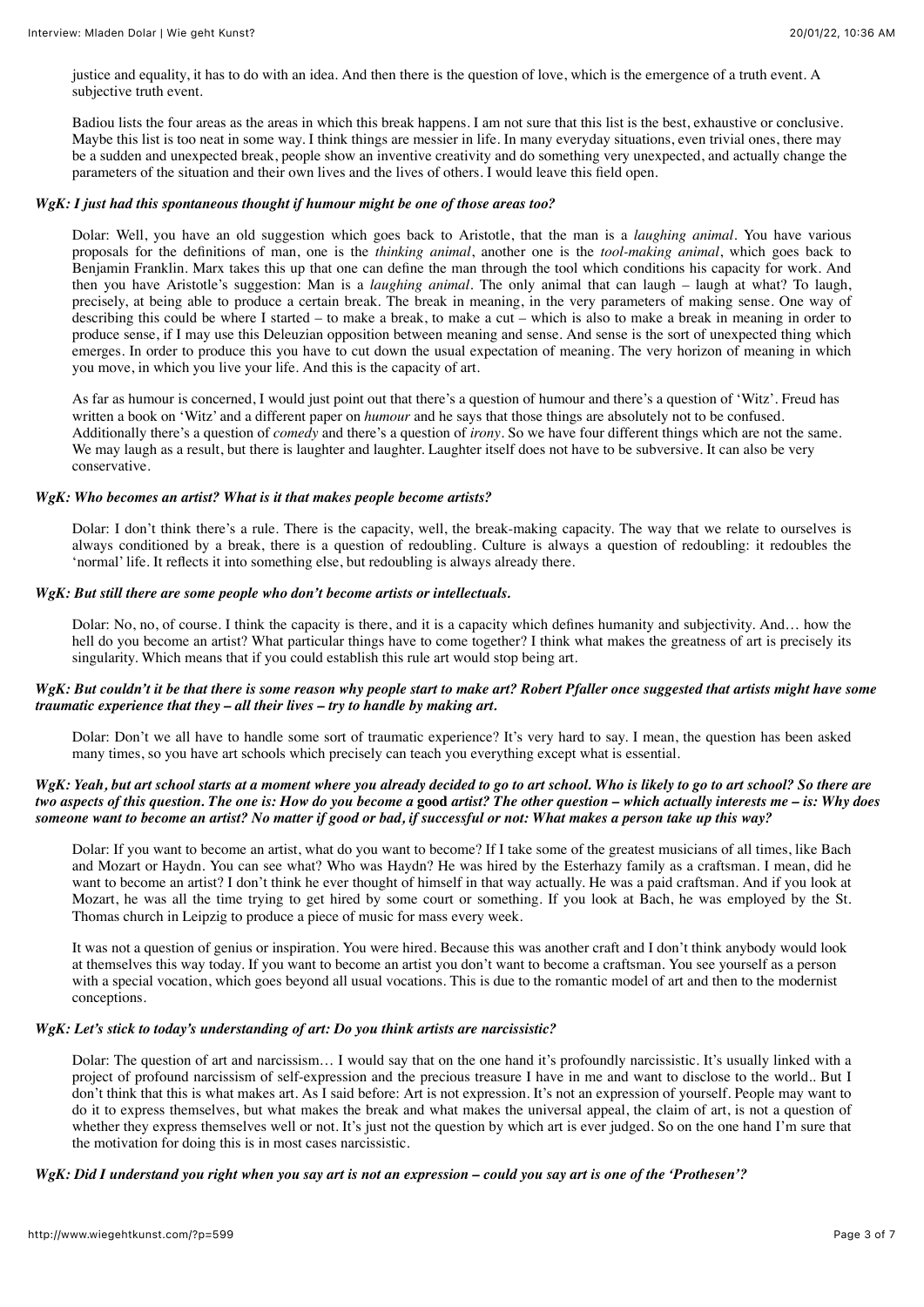Dolar: Yes. Oh yes.

## *WgK: I really like this picture.*

Dolar: The 'Prothesengott'? Yes. But, well, Freud uses this in the context of technology and tool-making.

#### *WgK: I have the feeling that it's very good, maybe not only for tools.*

Dolar: Yes. It's a good thing. It's not just a question of tool. A tool is never a tool. It's a libidinally invested extension of the body.

### *WgK: So you could also say art is a libidinal extension of yourself. Of the body.*

Dolar: Well, it has something to do with the libidinal extension. The way Freud introduces the notion of prosthesis, it has more to do with technology than with art. But I think it's nevertheless a useful metaphor also to think about art.

#### *WgK: Could you also call it* **objet a***? Art as an extension towards* **objet a***?*

Dolar: Well, yes. I didn't want to use the heavily technical Lacanian language for this. I mean this could be described in another language, but what Lacan calls *objet a* is precisely the object of transition between the interior and exterior, which doesn't quite fall either into interior or the external world out there; the objective world. I mean it's neither subjective nor objective. In this sense it's always in this zone of indeterminacy, in the zone which opens in between. And which is the zone of 'Prothesen' if you want, I mean, the Prothesen always fill the zone: you put something between subjects and objects. You extend your body into the world, and at the same time the world extends into you. Still, what Lacan calls the object a doesn't coincide with any existing object, it has no substance of its own, while art produces existing objects whose task is to evoke this impossible object. To evoke the impossible.

#### *WgK: Would you agree that artists and philosophers share similarities in the realities they live in?*

Dolar: Yes. I think there's a lot of common ground. The tools with which they work are different, but I think they work on a common ground and that they can't be neatly delineated. One way of differentiation – which I particularly dislike – is to say that artists have the passions and the feelings and they work with this and philosophers have the reason and understanding and they work with this. I don't think this opposition is worth anything. It never works this way. I think that any human activity has both: indiscriminately passion and reason inscribed into it.

If you look at the history of philosophy – look at Plato, look at Spinoza, look at Augustine, look at Hegel, Marx, Kant, Wittgenstein – there is always a huge passion. This is terrible passion you have in this. They are all passion-driven. To describe this as works of mere intellect is completely misguided. This is the erroneous common conception of philosophy, rationality and concepts. If it doesn't involve passionate attachment and passionate involvement, then it's not philosophy. There is very, very serious passion at work in this. And at the opposite end I think there is very, very precise thinking involved in art. If it's not, it's just not good art.

## *WgK: We were talking about passion and reason – do you think artists or philosophers can have a family? Do you think it can be organised to do such an ambitious or passionate work and to have love for people?*

Dolar: On the general level I don't see why it should be exclusive. But this is not a question which concerns only art. I think it's a question which concerns any sort of passionate attachment to your profession. I mean it could be a lawyer, a politician, a scientist, a teacher, all kinds of things. It can be sport, it can be all kinds of things and it does produce problems, very practical problems, how the hell you then deal with your family, with your love, with your private life. I suppose it very much depends on what kind of person you are. There are people who would somehow erase everything else and there are people who would always find ways, no matter how. They can work twenty hours a day but they will nevertheless find a way to have a private life.

### *WgK: And what can you tell me about passion? Where does it come from and what can you do to prevent its disappearance?*

Dolar: To prevent its disappearance?

## *WgK: Can anything be done?*

Dolar: Have you ever read Ovid? *Remedia Amoris*, the remedies against love. The question that he asks is the opposite. Not how to keep the passion going but how to prevent it happening.

You can see this through thousand years of antiquity: It's not the problem how to keep your passion alive. It's the problem of detachment. "Remedia Amoris" are rather humorous. Ovid's advice is: don't go for it. Keep your mind aloof, otherwise you go crazy. Passion is folly. This is a bad thing for you. It would completely ruin your life. So you have a history of passions. This is a stage of antiquity and then you have a certain stage of Christianity which again is very differentiated in itself. I mean the passion is the passion of Christ. So the passion worth having is the passion in this other sense. There is a passion worth having and which is this suffering you must undergo in order to be worthy of redemption. The ultimate passion to sacrifice all other passions. This gives the word passion a very different meaning. It comes from 'patior', 'passus', which means suffering. Like 'Leidenschaft' comes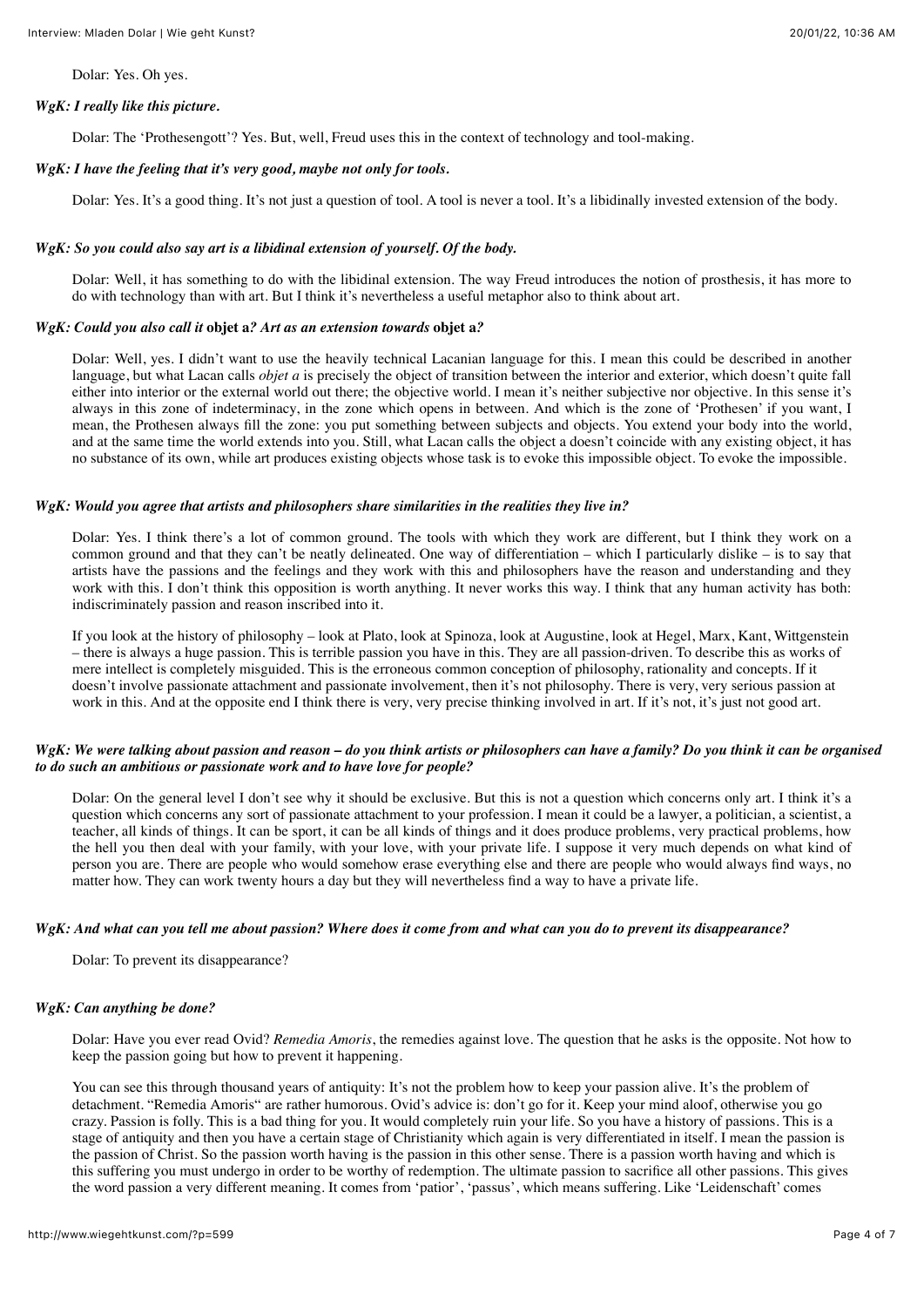from 'leiden'.

If I put it in this very reduced, simplistic way, the question of passion which drives you, the question of passionate love is a question of romantic love, a certain conception of romantic love which we deal with. It emerged only in the 19th century.

## *WgK: It's a very interesting point that you made about the difference between trying to get rid of it or trying to keep it alive. You said before philosophy is always passionate, driven, so in this way it's actually necessary to keep it. I didn't only mean passion in private life, also as an activating thing like in your work.*

Dolar: Yes, there has to be a passion which drives this. There's an interesting passage in Helvetius. Helvetius was a philosopher of the French Enlightenment and he has written this book *De l'esprit* in 1759 – the book was actually burnt at that time and banned. He has a passage there which I always found terribly funny, he says: "Why are passionate people more intelligent than others?" He completely overturns this common view that you either have intelligence – and then you can control your passions – or if you let the passions have the upper hand, then you lose your head. He puts these two together and he says: People never use their intelligence unless they are driven by a serious passion. It's only the passionate people who are intelligent. Otherwise they are lazy. Come on, why use your head? You can always get along somehow. So it's only the passion which actually drives you to use your reason. And this is just a funny way of putting it that you can't see the two as being on opposed sides.

#### *WgK: Do you have an influence on it, can you do something to keep it or to feed it?*

Dolar: I think passion is what drives you, drives you towards something. But it's not that passion as such is enough. It's not that it just drives you and you let yourself be driven. It actually demands a hell of a lot if you want to pursue this passion! It demands that you put something, everything at stake.

To risk the usual ways of your life, the 'bequemes Leben', if you are lucky enough to have a comfortable social position. There is the spontaneous hang to pursue your social survival within a certain slot, the script for your career is waiting for you. And this is where the question of break comes in. The passion is what makes a break. But the break, it demands a hell of a lot of 'Anstrengung' and you have to put things at risk. Sometimes drastically at risk. You risk everything for the question of passion, to pursue your passion.

What Freud names 'Todestrieb' (death drive) in *Jenseits des Lustprinzips (Beyond the Pleasure Principle)* is not some striving towards death, but too much of life. There's too much life, more than you can bear. So this is the excessive moment which derails the usual course of things and in order to pursue this it takes a lot of courage and persistence, perseverance. I think most people give up at a certain point. There are many ways of giving up, also as an artist. One way of giving up is to somehow be content with your role or to… 'übereinstimmen'. So that you consent to being that role. And this is a socially assigned role which can bring glory and awards. If it started with a break, then the big danger is that the break starts functioning as the institution of the break. The break itself gets institutionalised and highly valued.

## *WgK: It has a place then.*

Dolar: Yes, it has a place then. Freud has this wonderful phrase "people ruined by their own success". And I think that in art many people are ruined by their own success. Precisely by succeeding in what they wanted to do and then they fit into this. They have made an institution of themselves and somehow started to believe that they are this. You have this wonderful phrase in Lacan: who is a madman? It's not just an ordinary person who thinks that he's a king. The definition of a madman is a king who thinks that he's a king. And you have this madness among artists who believe that they are artists. This is psychosis, in a certain sense, if you really think that you are what you are. You really think that you are an artist. This is the end of art, I think.

*WgK: You were saying that one has to be courageous to proceed with passionate work. I have the feeling that there is another big thing, besides from missing courage, which might be a cushion for passion: The desire for containment, for feeling secure. I don't know the best translation, I mean 'Geborgenheit'.*

Dolar: Geborgenheit?

## *WgK: Yeah. You know Geborgenheit? Feeling secure.*

Dolar: Security, yes. Sicherheit.

## *WgK: A warm feeling.*

Dolar: Feeling at home. Is there a good way to feel at home? I don't know. I think there's always an ideological trap in this. What you mostly feel at home with is always ideology because it offers a sort of security. I mean security in the sense of providing a certain status within which you can dwell. And also security of meaning, which means that it provides you with some answers as to 'What does it all mean?' 'We live in parliamentary democracy, we're a free society, in the aera of progress and prosperity', etc. I mean the words which fulfil a certain horizon of meaning which situates you within a certain social moment and social structure,